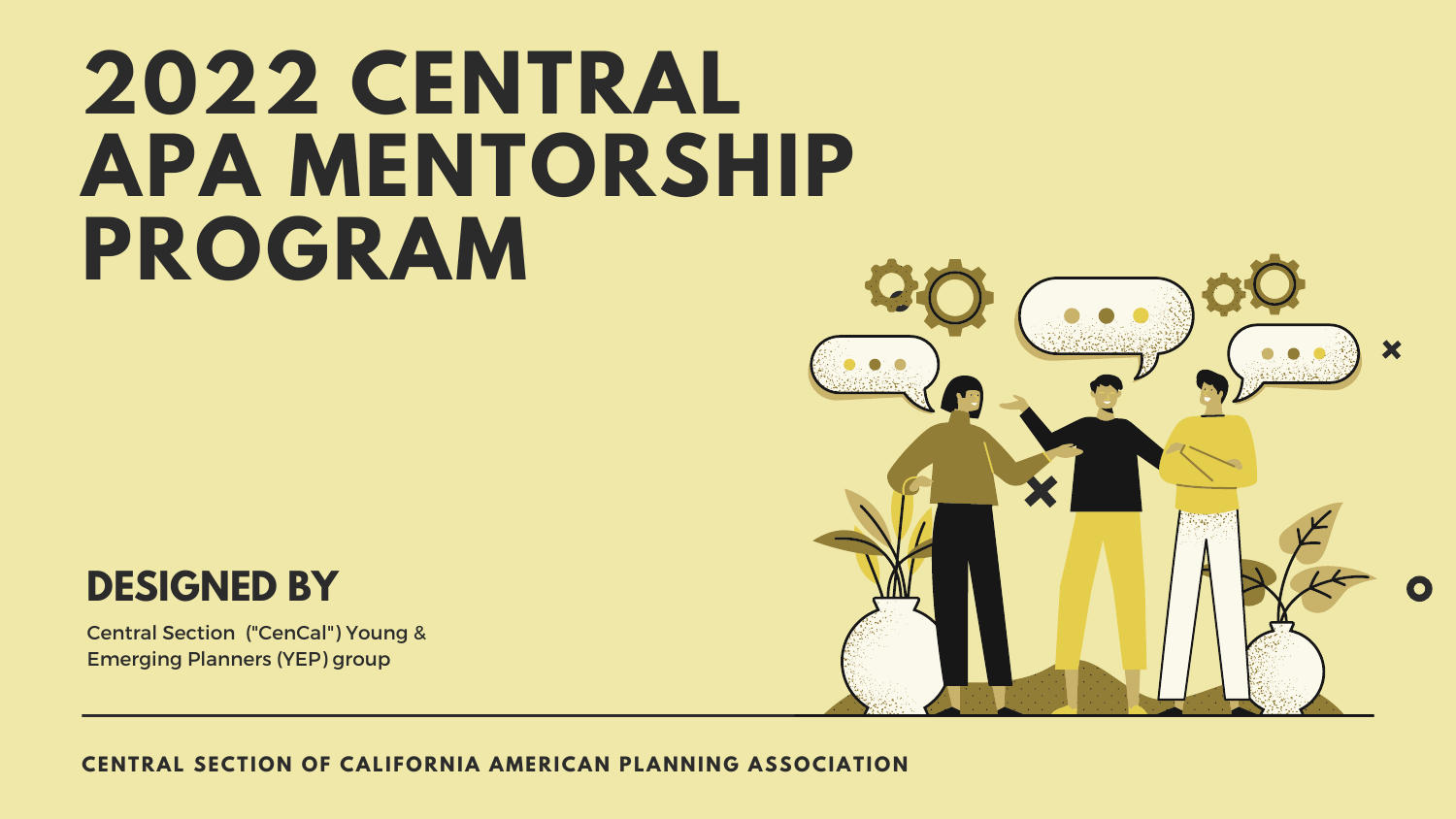# **GOALS & OBJECTIVES**

## **S U P P O R T I N G A P A A N D Y E P ' S COMMITMENT TO PROFESSIONAL AND T E C H N I C A L D E V E L O P M E N T**

### **S H A P I N G A N E W G E N E R A T I O N O F** PLANNERS IN THE CENTRAL SECTION.

Share technical, organizational, and institutional knowledge about planning within the Central Section.

### **FOSTER LIFELONG CONNECTIONS AND R E L A T I O N S H I P S**

Exchange experiences and help emerging planners identify professional goals, assess strengths and weaknesses, and kickstart and enhance professional growth.

Connect with with fellow planners looking to grow and succeed with you.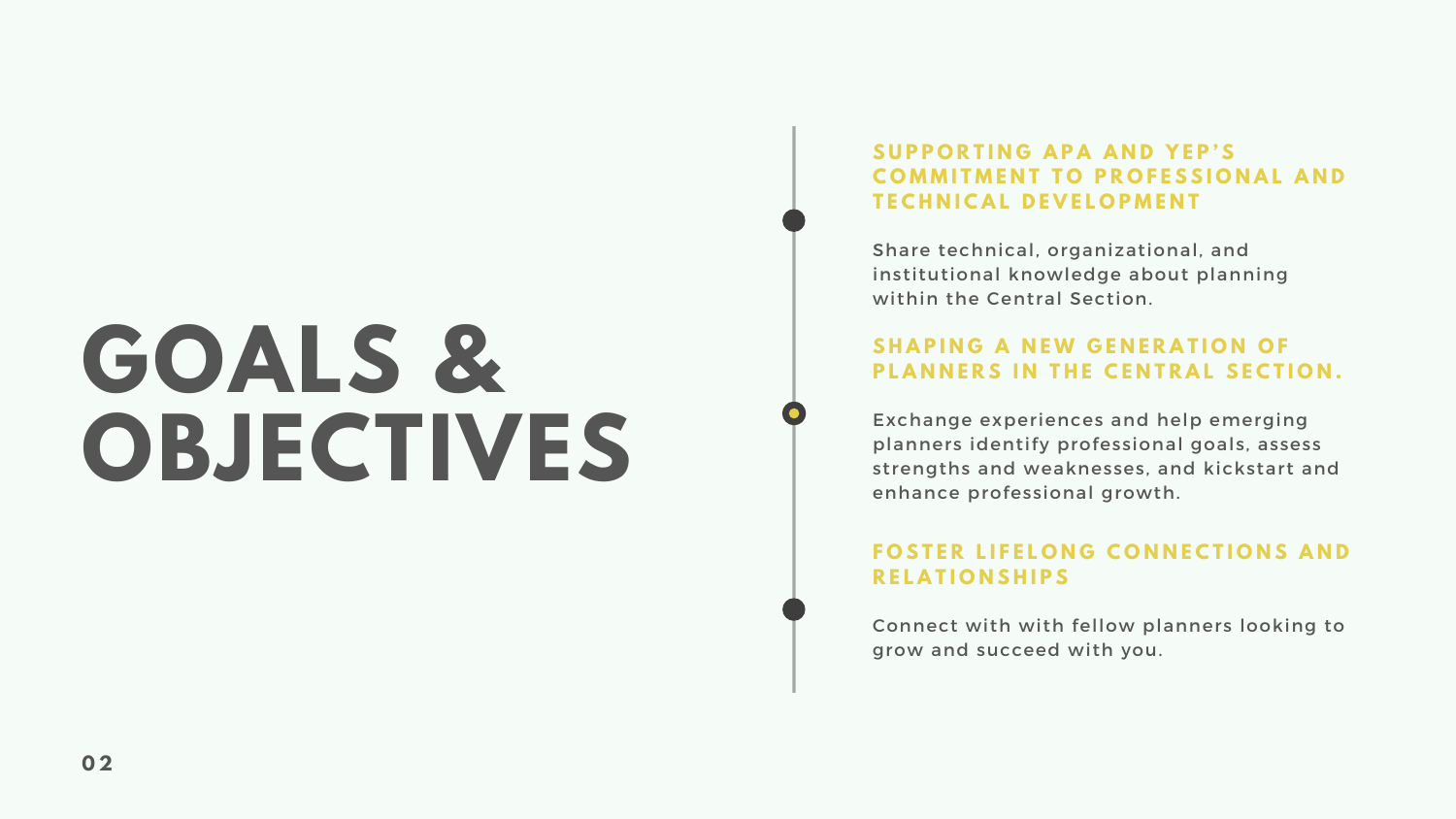# **PROGRAM SCHEDULE M I L E S T O N E S A N D K E Y D A T E S**

## **LATE MARCH**

### **APPLICATIONS ARE RELEASED**

## **A P R I L**

**APPLICATIONS CLOSE APRIL 22, 2022.**

**VIRTUAL "MENTORSHIP MATCHMAKING" EVENT TO BE HELD 4TH WEEK OF APRIL. PROGRAM FEES DUE FOR NON-MEMBERS PRIOR TO EVENT.**

## **M A Y - N O V E M B E R**

**MATCHES NOTIFIED THE FIRST WEEK OF MAY.**

**MATCHES WILL BE EXPECTED TO MEET AT LEAST ONCE A MONTH FOR APPROX. 1-2 HOURS.**

**MEETING GUIDANCE CAN BE FOUND ON PAGE 6.**



## **M I D - N O V E M B E R**

 $\bm{x}$ 

**["GRADUATION"](https://docs.google.com/spreadsheets/d/1DUF2isFWsqVSYhbaACYtbgcLi_YjDqpE3GLQIVgkKQg/edit#gid=69851113) MIXER TO CELEBRATE NEW, LASTING CONNECTIONS! MORE INFORMATION TO BE PROVIDED END OF OCTOBER/EARLY NOVEMBER.**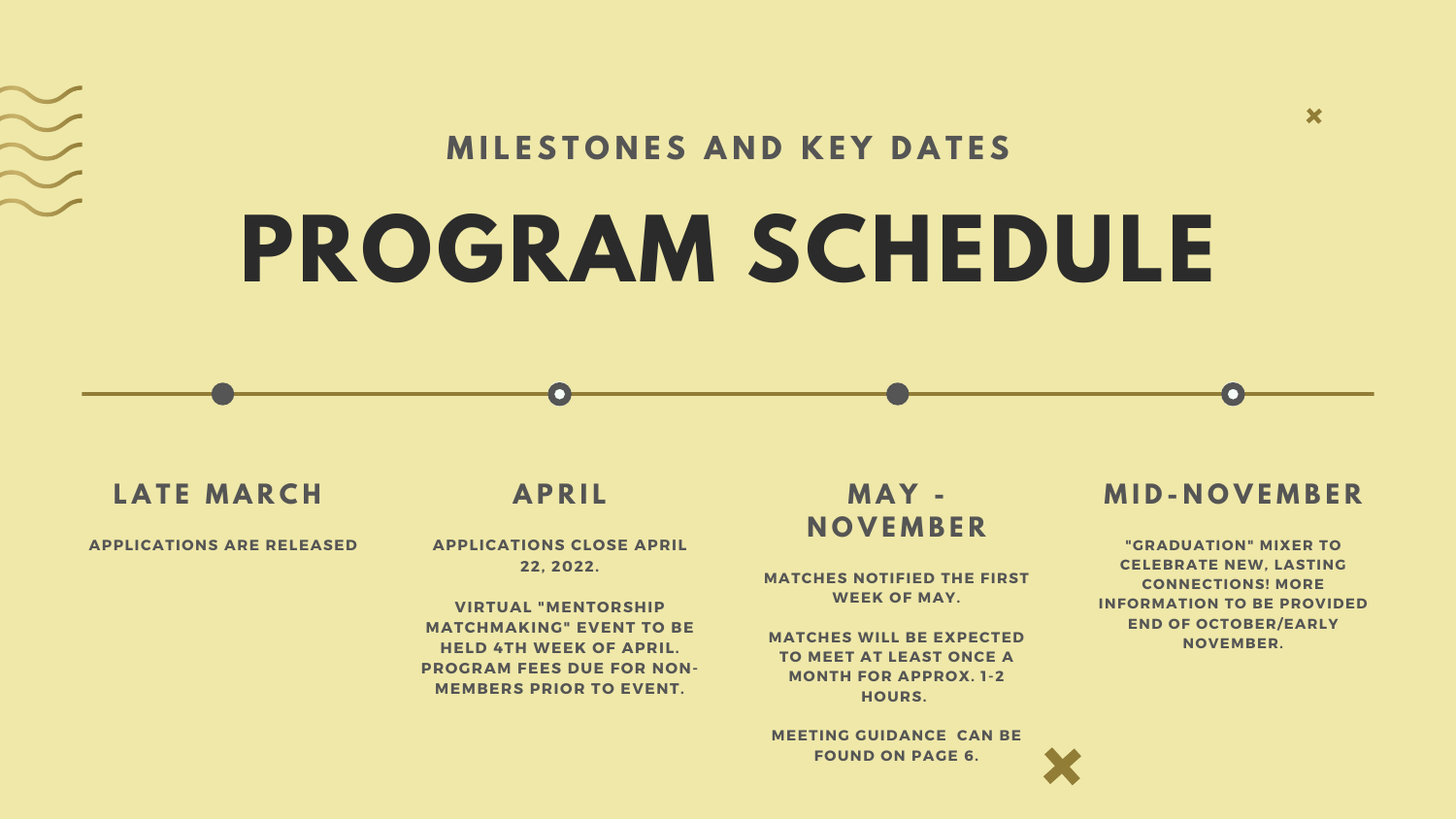# **MENTEES**

Mentees are students and emerging planners who may need direction on entering the profession and/or navigating their early careers.

# **E X P E C T A T I O N S**

- Be proactive when making contact and work together to develop communication protocols and meeting schedules
- Provide feedback to YEP while in the mentoring relationship and at its close.

## **B E N E F I T S**

- APA Members Free
- Non-APA Members \$50
- Payment is due at the Virtual Mentorship Matchmaking Event. More information on payment to follow program acceptance.
- For more information on how to join APA and participate in the program as a member, please email CentralYEP@gmail.com.
- Get advice based on real-world experiences.
- Expand your professional network.
- Advance your leadership skills.
- Develop self-awareness and new skills.
- Focus on your career path and long-term goals.
- Gain new approaches to problem-solving.
- Connect with a confidant about workplace concerns.



## 04 2022 CENTRAL APA MENTORSHIP PROGRAM

# **P R O G R A M F E E S**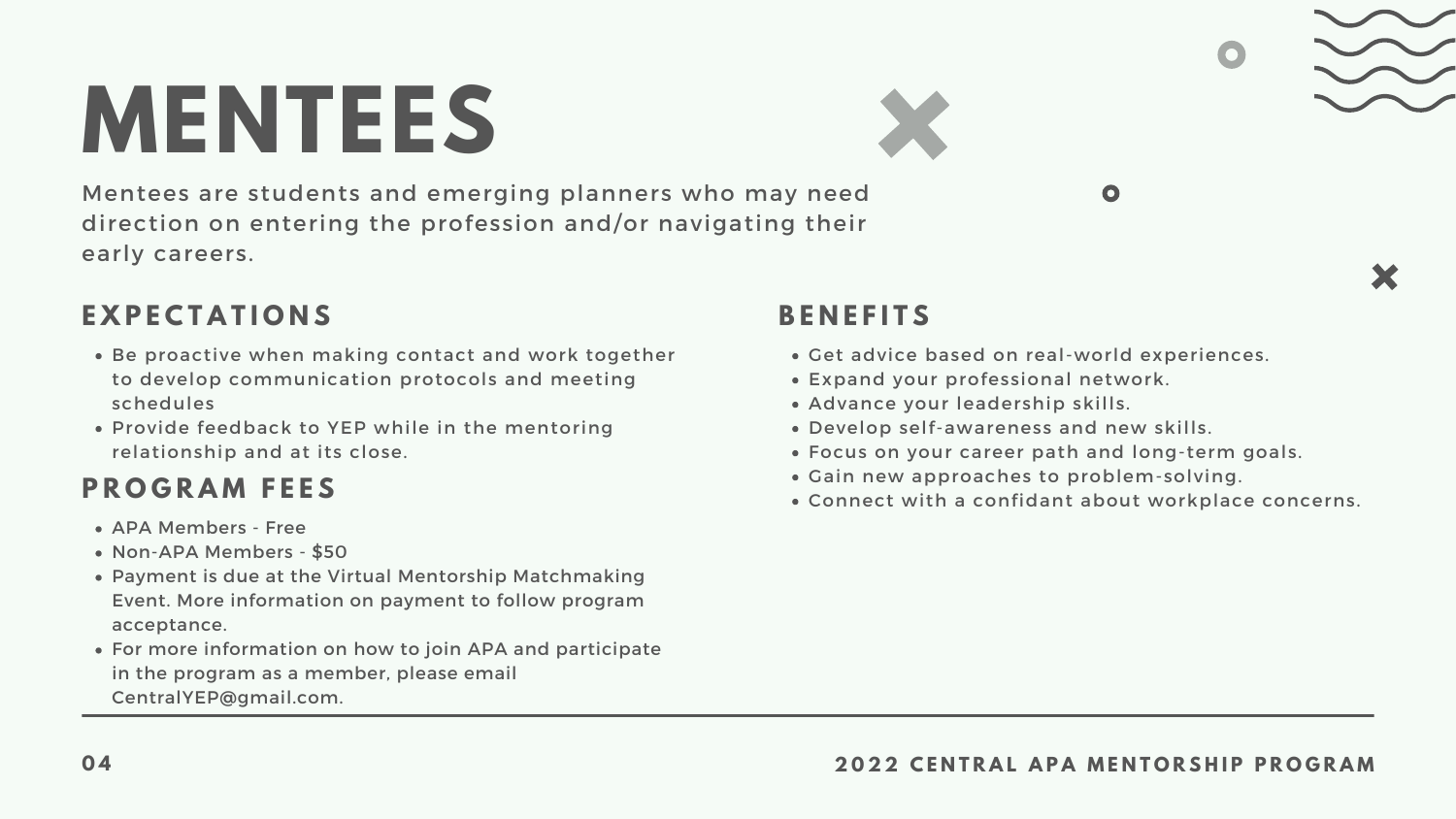**MENTORS**

Mentors are seasoned, practicing planners who provide guidance and support around professional development opportunities that align with mentee's career goals.

# **E X P E C T A T I O N S**

- Share knowledge and expertise
- Provide constructive feedback and recognize accomplishments and help identify areas for growth
- Help the mentee think clearly about issues for decision making
- Tolerate and respect individual differences
- Provide encouragement and support while challenging the mentee to set higher performance goals

## **B E N E F I T S**

Develop/hone leadership and supervisory skills Exposure to new and different perspectives Reinforce knowledge of subjects and promote self-

- 
- 
- reflection
- 
- 
- 





 $\bullet$ 

Broaden your personal professional network Empower emerging planning professionals Claim pro bono CM Credits for AICP

### 05 2022 CENTRAL APA MENTORSHIP PROGRAM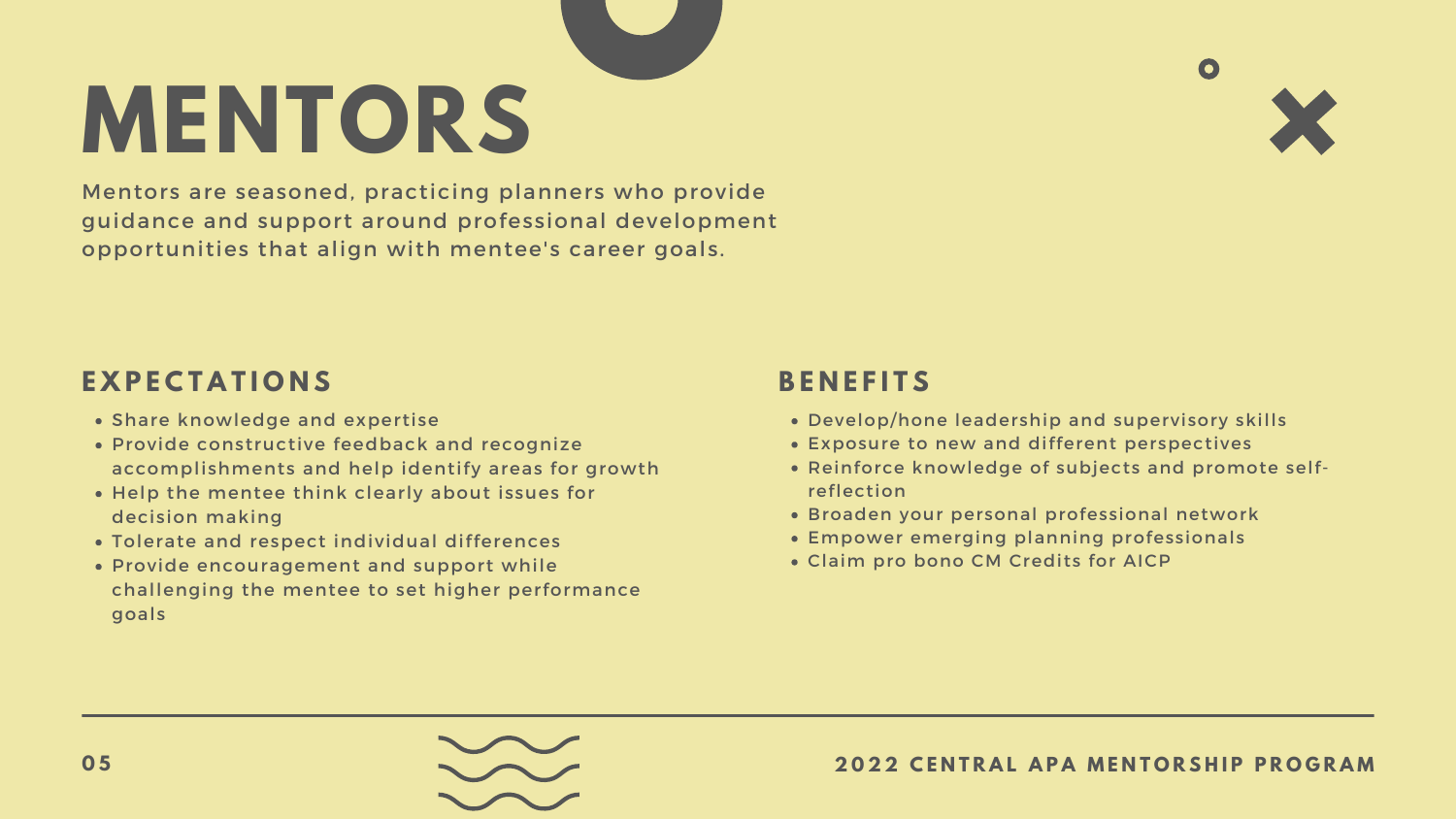# **MEETING GUIDANCE**

# SELF-DIRECTED FOR FLEXIBILITY

Our coordinators will do our best to partner Mentors and Mentees based on indicated preferences, but we also encourage Matches communicate about expectations and whether meetings should be conducted virtually, in-person, or a mixture of both.

# **P O T E N T I A L A C T I V I T I E S**

Professional development planning and goal setting Joint attendance at APA events, workshops, conferences, and/or public meetings/hearings Joint activities with other Matches Discussions about books, articles, podcasts, videos, etc. Conversations about experiences (academic studies, public sector vs. private; communication to different Virtual or in-person project site tours/visits Resume critique and mock interviews



- 
- 
- 
- 
- audiences, etc.)
- 
- 
- AICP study preparation
- Community volunteering